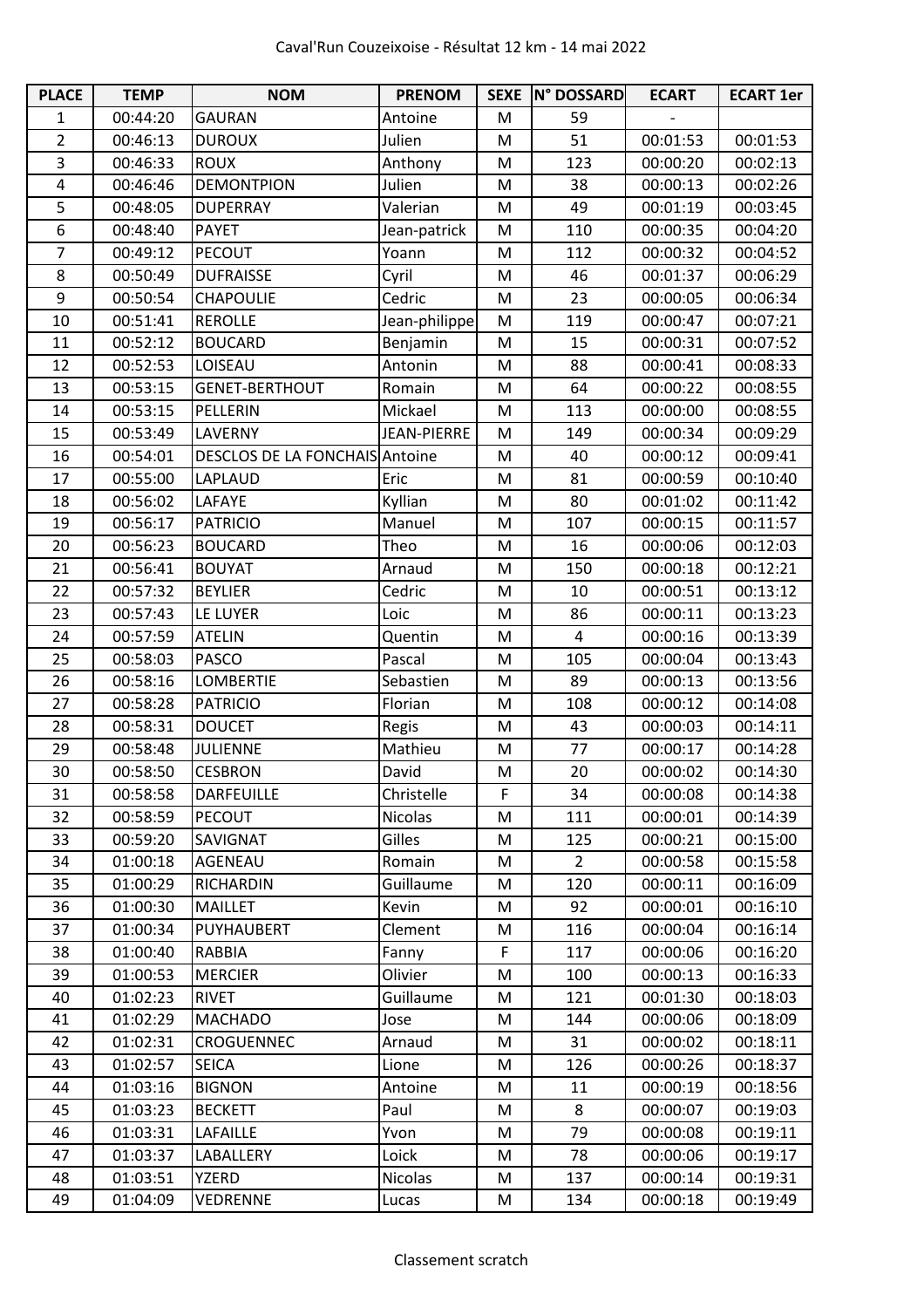| 50 | 01:04:29 | <b>GUINEFOLLEAU</b>    | Thomas          | M | 67             | 00:00:20 | 00:20:09 |
|----|----------|------------------------|-----------------|---|----------------|----------|----------|
| 51 | 01:04:38 | <b>CLAVERO</b>         | Gr,gory         | M | 147            | 00:00:09 | 00:20:18 |
| 52 | 01:04:57 | <b>BEYLIER</b>         | Fabien          | M | $\mathbf{1}$   | 00:00:19 | 00:20:37 |
| 53 | 01:05:01 | <b>MAILLASSON</b>      | Severine        | F | 91             | 00:00:04 | 00:20:41 |
| 54 | 01:05:20 | CHAMPAGNOL             | Daniel          | M | 146            | 00:00:19 | 00:21:00 |
| 55 | 01:05:34 | <b>MARTIN</b>          | <b>Bertrand</b> | M | 93             | 00:00:14 | 00:21:14 |
| 56 | 01:05:37 | <b>THOMAS</b>          | Aurelien        | M | 130            | 00:00:03 | 00:21:17 |
| 57 | 01:05:45 | <b>DESORMEAUX</b>      | Jerome          | M | 41             | 00:00:08 | 00:21:25 |
| 58 | 01:06:05 | <b>LASVERGNAS</b>      | Laurent         | M | 85             | 00:00:20 | 00:21:45 |
| 59 | 01:06:33 | LASSECHERE             | Solene          | F | 84             | 00:00:28 | 00:22:13 |
| 60 | 01:06:54 | <b>MARTEL</b>          | Mireille        | F | 148            | 00:00:21 | 00:22:34 |
| 61 | 01:06:55 | <b>ARNAUD CORMOS</b>   | Nicolas         | M | 140            | 00:00:01 | 00:22:35 |
| 62 | 01:07:37 | DELHOUME               | Jean-pierre     | M | 36             | 00:00:42 | 00:23:17 |
| 63 | 01:08:12 | <b>DEGORTES</b>        | Julien          | M | 35             | 00:00:35 | 00:23:52 |
| 64 | 01:08:16 | <b>DUCHIRON</b>        | Noa             | M | 45             | 00:00:04 | 00:23:56 |
| 65 | 01:08:16 | <b>TIBERIO</b>         | Martin          | M | 131            | 00:00:00 | 00:23:56 |
| 66 | 01:08:21 | <b>DUPUY</b>           | Mickael         | M | 145            | 00:00:05 | 00:24:01 |
| 67 | 01:09:00 | <b>VEYRIRAS</b>        | Alexandre       | M | 135            | 00:00:39 | 00:24:40 |
| 68 | 01:09:25 | <b>CIBOT</b>           | Francois        | M | 27             | 00:00:25 | 00:25:05 |
| 69 | 01:09:55 | <b>HILL</b>            | Aaron           | M | 69             | 00:00:30 | 00:25:35 |
| 70 | 01:10:12 | <b>SENEQUE</b>         | Fabien          | M | 143            | 00:00:17 | 00:25:52 |
| 71 | 01:10:22 | <b>HILL</b>            | Nicole          | F | 70             | 00:00:10 | 00:26:02 |
| 72 | 01:10:27 | <b>TIPHONNET</b>       | Jean francois   | M | 132            | 00:00:05 | 00:26:07 |
| 73 | 01:10:33 | <b>MERCIER</b>         | Charline        | F | 98             | 00:00:06 | 00:26:13 |
| 74 | 01:10:35 | <b>MERCIER</b>         | Nicolas         | M | 99             | 00:00:02 | 00:26:15 |
| 75 | 01:10:42 | ZACCHINI               | Stephane        | M | 138            | 00:00:07 | 00:26:22 |
| 76 | 01:10:53 | <b>BEAUBELIQUE</b>     | Cyril           | M | $\overline{7}$ | 00:00:11 | 00:26:33 |
| 77 | 01:10:54 | <b>DOS SANTOS</b>      | <b>Beatrice</b> | F | 42             | 00:00:01 | 00:26:34 |
| 78 | 01:11:21 | <b>MAZOIN</b>          | Solene          | F | 96             | 00:00:27 | 00:27:01 |
| 79 | 01:11:25 | <b>JOUENNE</b>         | Fabien          | M | 75             | 00:00:04 | 00:27:05 |
| 80 | 01:11:26 | <b>BARON</b>           | Gregoire        | M | 6              | 00:00:01 | 00:27:06 |
| 81 | 01:11:28 | <b>VIGNAUD</b>         | S, bastien      | M | 136            | 00:00:02 | 00:27:08 |
| 82 | 01:11:29 | LONGEVAL               | Claire          | F | 90             | 00:00:01 | 00:27:09 |
| 83 | 01:11:30 | <b>DAMM</b>            | <b>Nicolas</b>  | M | 32             | 00:00:01 | 00:27:10 |
| 84 | 01:11:40 | <b>JOURDE</b>          | Nathalie        | F | 76             | 00:00:10 | 00:27:20 |
| 85 | 01:11:46 | <b>EYROLLES</b>        | Celine          | F | 53             | 00:00:06 | 00:27:26 |
| 86 | 01:11:46 | SALAUN                 | Stephane        | M | 124            | 00:00:00 | 00:27:26 |
| 87 | 01:11:50 | <b>TALLET</b>          | Patrick         | M | 127            | 00:00:04 | 00:27:30 |
| 88 | 01:12:32 | <b>BILA</b>            | Guillemette     | F | 12             | 00:00:42 | 00:28:12 |
| 89 | 01:12:45 | <b>BALLET-BASSINET</b> | Annie           | F | 5              | 00:00:13 | 00:28:25 |
| 90 | 01:12:53 | <b>BOIVIN</b>          | Gregory         | M | 14             | 00:00:08 | 00:28:33 |
| 91 | 01:13:41 | <b>DUPERRAY</b>        | Sandrine        | F | 48             | 00:00:48 | 00:29:21 |
| 92 | 01:13:48 | CALVARIO MARQUES       | Richard         | F | 19             | 00:00:07 | 00:29:28 |
| 93 | 01:13:51 | <b>GENIN</b>           | Jean-luc        | M | 65             | 00:00:03 | 00:29:31 |
| 94 | 01:13:51 | <b>PARCELIER</b>       | Jean-henri      | M | 103            | 00:00:00 | 00:29:31 |
| 95 | 01:14:05 | <b>MICHEAU</b>         | Geoffrey        | M | 101            | 00:00:14 | 00:29:45 |
| 96 | 01:14:15 | <b>DEMONTPION</b>      | Audrey          | F | 37             | 00:00:10 | 00:29:55 |
| 97 | 01:14:24 | GARRAUD                | Henri           | M | 58             | 00:00:09 | 00:30:04 |
| 98 | 01:14:24 | <b>PAWLIK</b>          | Katarzyna       | F | 109            | 00:00:00 | 00:30:04 |
| 99 | 01:14:37 | <b>ARNAUD</b>          | Laurent         | M | 3              | 00:00:13 | 00:30:17 |